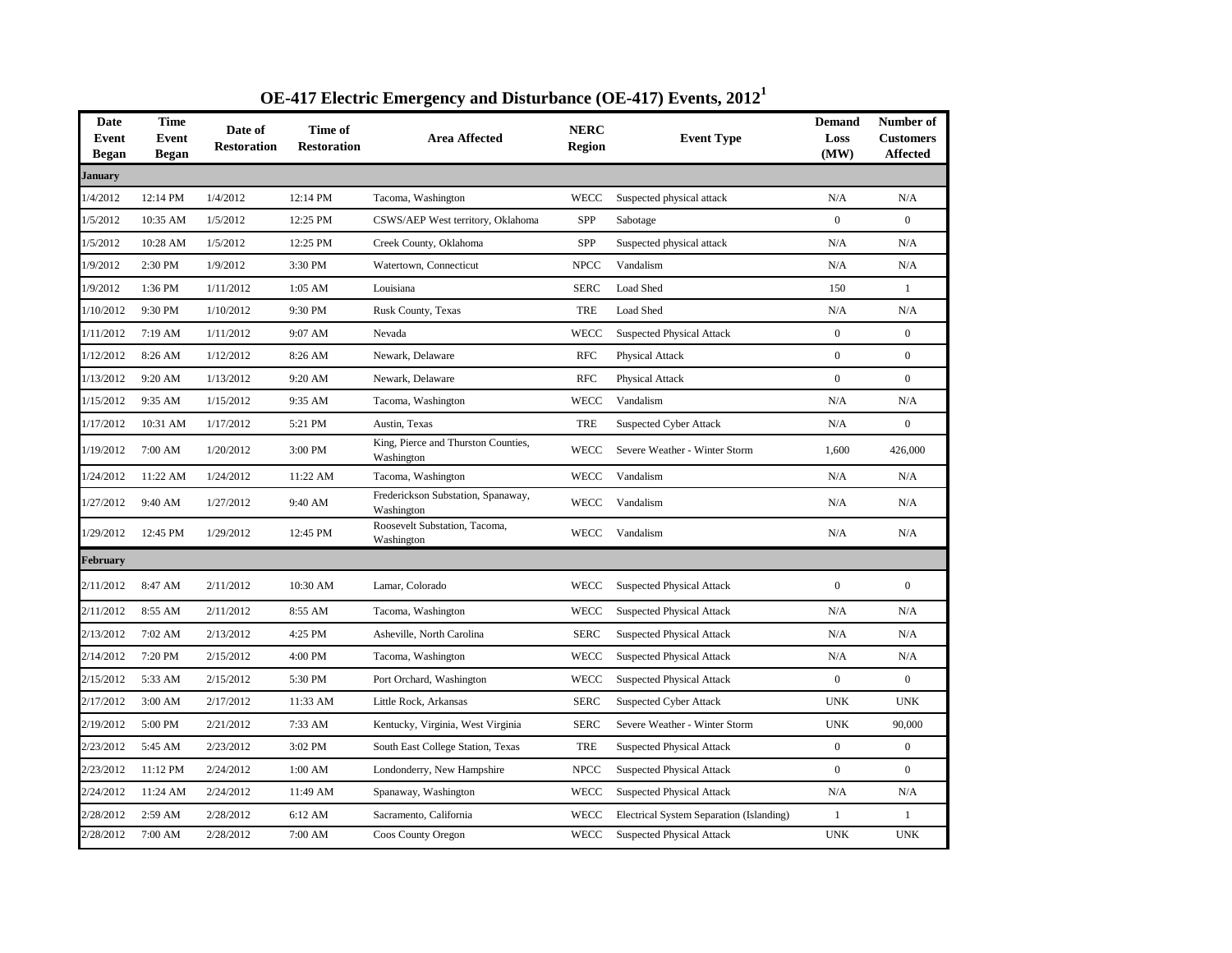| <b>Date</b><br>Event<br><b>Began</b> | <b>Time</b><br><b>Event</b><br><b>Began</b> | Date of<br><b>Restoration</b> | Time of<br><b>Restoration</b> | <b>Area Affected</b>                  | <b>NERC</b><br><b>Region</b> | <b>Event Type</b>                                | <b>Demand</b><br>Loss<br>(MW) | Number of<br><b>Customers</b><br><b>Affected</b> |
|--------------------------------------|---------------------------------------------|-------------------------------|-------------------------------|---------------------------------------|------------------------------|--------------------------------------------------|-------------------------------|--------------------------------------------------|
| March                                |                                             |                               |                               |                                       |                              |                                                  |                               |                                                  |
| 3/2/2012                             | 12:37 PM                                    | 3/5/2012                      | 12:01 PM                      | Northern Alabama; Southeast Tennessee | <b>SERC</b>                  | Severe Weather - Tornadoes                       | 500                           | <b>UNK</b>                                       |
| 3/2/2012                             | 1:45 PM                                     | 3/2/2012                      | 3:30 PM                       | Piggott, Arkansas                     | <b>SERC</b>                  | <b>Operational Failure/Equipment Malfunction</b> | N/A                           | N/A                                              |
| 3/2/2012                             | 9:00 PM                                     | 3/5/2012                      | 4:30 PM                       | Southeastern, Michigan                | <b>RFC</b>                   | Severe Weather - Winter Storm                    | 371                           | 130,000                                          |
| 3/2/2012                             | 9:00 PM                                     | 3/4/2012                      | 5:30 PM                       | Lower Peninsula, Michigan             | <b>RFC</b>                   | Severe Weather - Winter Storm                    | 50                            | 140,000                                          |
| 3/4/2012                             | 1:27 AM                                     | 3/4/2012                      | 6:58 AM                       | Prince Georges County, Maryland       | <b>RFC</b>                   | <b>Suspected Physical Attack</b>                 | N/A                           | N/A                                              |
| 3/4/2012                             | 1:38 PM                                     | 3/5/2012                      | 11:00 AM                      | Texas                                 | <b>SERC</b>                  | <b>Suspected Physical Attack</b>                 | <b>UNK</b>                    | <b>UNK</b>                                       |
| 3/16/2012                            | 4:00 PM                                     | 3/16/2012                     | 4:00 PM                       | New Castle, Delaware                  | <b>RFC</b>                   | <b>Suspected Physical Attack</b>                 | $\mathbf{0}$                  | $\boldsymbol{0}$                                 |
| 3/20/2012                            | 8:00 AM                                     | 3/20/2012                     | 1:00 PM                       | Houston, Texas                        | <b>TRE</b>                   | Severe Weather - Thunderstorms                   | N/A                           | 96,000                                           |
| 3/23/2012                            | 7:34 PM                                     | 3/23/2012                     | 7:34 PM                       | Newark, Delaware                      | <b>RFC</b>                   | <b>Suspected Physical Attack</b>                 | $\boldsymbol{0}$              | $\boldsymbol{0}$                                 |
| 3/26/2012                            | 1:24 PM                                     | 3/26/2012                     | 1:24 PM                       | Tacoma, Washington                    | WECC                         | <b>Suspected Physical Attack</b>                 | N/A                           | N/A                                              |
| 3/28/2012                            | 10:17 AM                                    | 3/28/2012                     | 10:17 AM                      | Graham, Washington                    | <b>WECC</b>                  | <b>Suspected Physical Attack</b>                 | N/A                           | N/A                                              |
| 3/29/2012                            | 12:01 PM                                    | 3/29/2012                     | 12:02 PM                      | Lansing, Michigan                     | <b>RFC</b>                   | Electrical System Separation (Islanding)         | <b>UNK</b>                    | $\boldsymbol{0}$                                 |
| 3/30/2012                            | 11:10 AM                                    | 3/30/2012                     | 11:30 AM                      | Vermont                               | <b>NPCC</b>                  | <b>Suspected Physical Attack</b>                 | N/A                           | N/A                                              |
| April                                |                                             |                               |                               |                                       |                              |                                                  |                               |                                                  |
| 4/1/2012                             | 8:27 PM                                     | 4/3/2012                      | 8:28 AM                       | Council Bluffs, Iowa                  | MRO                          | Vandalism                                        | $\mathbf{0}$                  | $\mathbf{0}$                                     |
| 4/3/2012                             | 11:10 AM                                    | 4/3/2012                      | 11:25 AM                      | West Rutland, Vermont                 | <b>NPCC</b>                  | Vandalism                                        | $\boldsymbol{0}$              | $\boldsymbol{0}$                                 |
| 4/3/2012                             | 3:33 PM                                     | 4/3/2012                      | 8:25 PM                       | Seattle, Washington                   | WECC                         | Physical Attack                                  | $\boldsymbol{0}$              | $\mathbf{0}$                                     |
| 4/4/2012                             | 3:32 PM                                     | 4/6/2012                      | 3:30 PM                       | WAPA-SNR Regional Office, California  | <b>WECC</b>                  | <b>Suspected Physical Attack</b>                 | N/A                           | N/A                                              |
| 4/7/2012                             | 2:35 PM                                     | 4/7/2012                      | 2:36 PM                       | Newark, Delaware                      | <b>RFC</b>                   | Physical Attack                                  | $\boldsymbol{0}$              | $\boldsymbol{0}$                                 |
| 4/7/2012                             | 12:25 PM                                    | 4/7/2012                      | 12:26 PM                      | Newark, Delaware                      | <b>RFC</b>                   | Physical Attack                                  | $\boldsymbol{0}$              | $\boldsymbol{0}$                                 |
| 4/7/2012                             | 9:31 AM                                     | 4/7/2012                      | 9:32 AM                       | Newark, Delaware                      | <b>RFC</b>                   | Physical Attack                                  | $\boldsymbol{0}$              | $\boldsymbol{0}$                                 |
| 4/11/2012                            | 9:00 AM                                     | 4/11/2012                     | 9:00 AM                       | North Attleboro, Massachusetts        | <b>NPCC</b>                  | Vandalism                                        | $\mathbf{0}$                  | $\mathbf{0}$                                     |
| 4/12/2012                            | 8:08 AM                                     | 4/12/2012                     | 4:30 PM                       | Tacoma, Washington                    | WECC                         | <b>Suspected Physical Attack</b>                 | N/A                           | N/A                                              |
| 4/15/2012                            | 7:38 PM                                     | 4/15/2012                     | 9:26 PM                       | Georgia                               | <b>SERC</b>                  | <b>Suspected Physical Attack</b>                 | <b>UNK</b>                    | <b>UNK</b>                                       |
| 4/16/2012                            | 3:46 PM                                     | 4/19/2012                     | 2:00 AM                       | Southeast, Michigan                   | <b>RFC</b>                   | Severe Weather - High Winds                      | 218                           | 111,393                                          |
| 4/17/2012                            | 6:11 AM                                     | 4/17/2012                     | 5:48 PM                       | San Diego County, California          | <b>WECC</b>                  | <b>Suspected Physical Attack</b>                 | $\boldsymbol{0}$              | $\boldsymbol{0}$                                 |
| 4/19/2012                            | 7:53 AM                                     | 4/19/2012                     | 4:00 PM                       | Tacoma, Washington                    | WECC                         | <b>Suspected Physical Attack</b>                 | N/A                           | N/A                                              |
| 4/20/2012                            | 2:27 PM                                     | 4/21/2012                     | 4:27 AM                       | Metropolitan Houston, Texas           | TRE                          | Severe Weather - Thunderstorms                   | N/A                           | 120,377                                          |
| 4/21/2012                            | 3:02 PM                                     | 4/21/2012                     | 8:09 PM                       | East Bridgewater, Massachusetts       | <b>NPCC</b>                  | Physical Attack                                  | N/A                           | N/A                                              |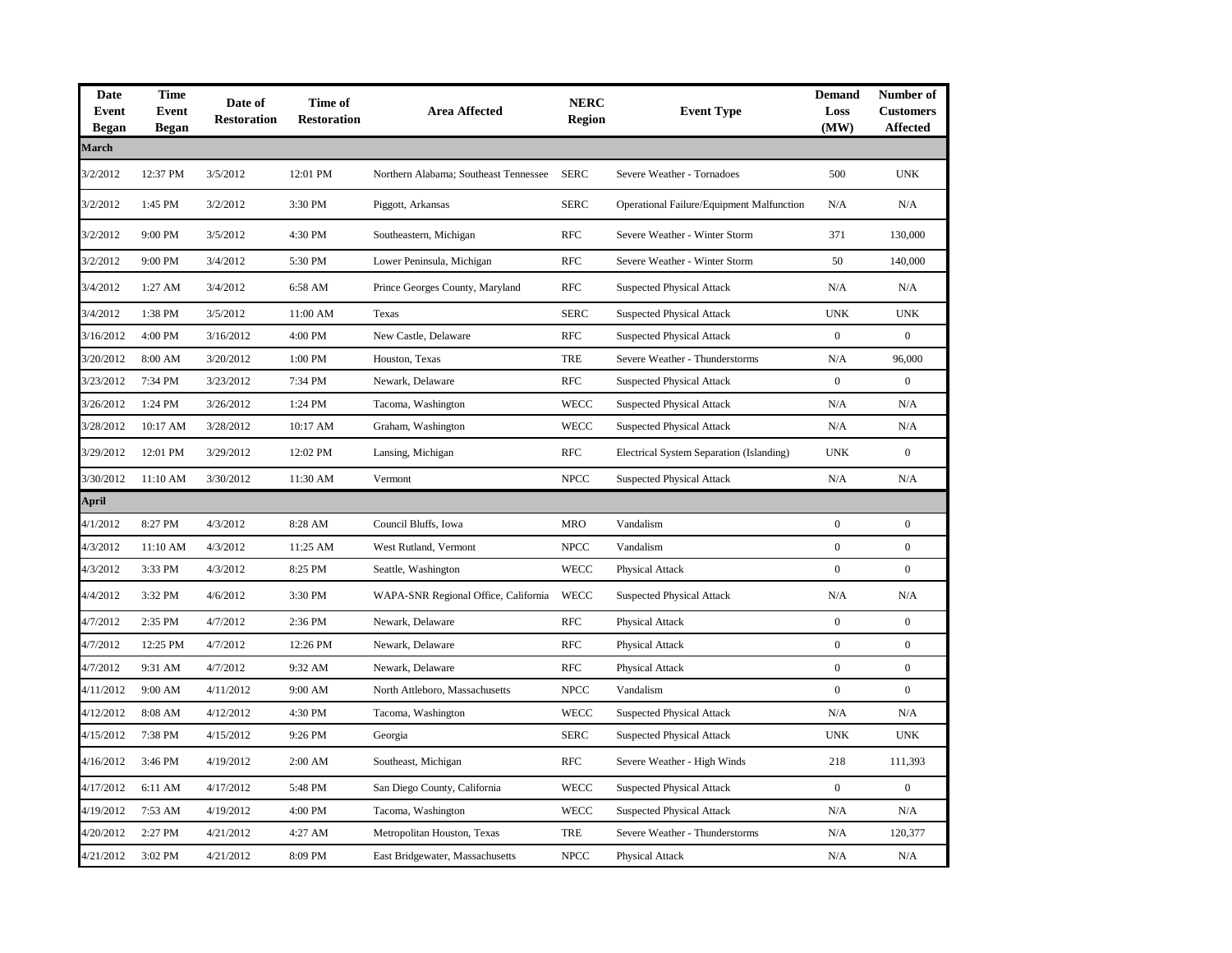| Date<br>Event<br><b>Began</b> | <b>Time</b><br><b>Event</b><br><b>Began</b> | Date of<br><b>Restoration</b> | Time of<br><b>Restoration</b> | <b>Area Affected</b>                            | <b>NERC</b><br><b>Region</b> | <b>Event Type</b>                             | <b>Demand</b><br>Loss<br>(MW) | Number of<br><b>Customers</b><br><b>Affected</b> |
|-------------------------------|---------------------------------------------|-------------------------------|-------------------------------|-------------------------------------------------|------------------------------|-----------------------------------------------|-------------------------------|--------------------------------------------------|
| <b>April Continued</b>        |                                             |                               |                               |                                                 |                              |                                               |                               |                                                  |
| 4/21/2012                     | 8:55 PM                                     | 4/23/2012                     | 4:30 PM                       | Tacoma, Washington                              | <b>WECC</b>                  | <b>Suspected Physical Attack</b>              | N/A                           | $\rm N/A$                                        |
| 4/23/2012                     | 8:11 AM                                     | 4/23/2012                     | 12:47 PM                      | Northwest Indiana                               | <b>RFC</b>                   | <b>Suspected Physical Attack</b>              | N/A                           | N/A                                              |
| 4/23/2012                     | 11:56 AM                                    | 4/23/2012                     | 3:35 PM                       | Snohomish County, Washington                    | <b>WECC</b>                  | <b>Suspected Physical Attack</b>              | N/A                           | N/A                                              |
| May                           |                                             |                               |                               |                                                 |                              |                                               |                               |                                                  |
| 5/7/2012                      | 12:50 PM                                    | 5/7/2012                      | 2:00 PM                       | Williston, Vermont                              | <b>NPCC</b>                  | Vandalism                                     | $\mathbf{0}$                  | $\mathbf{0}$                                     |
| 5/7/2012                      | 5:45 PM                                     | 5/7/2012                      | 6:06 PM                       | Eastern Ohio                                    | <b>RFC</b>                   | Load Shed/Severe Weather - Lightning<br>Storm | 420                           | $\mathbf{1}$                                     |
| 5/11/2012                     | 11:05 AM                                    | 5/11/2012                     | 11:20 AM                      | Lakewood, Washington                            | <b>WECC</b>                  | Vandalism                                     | N/A                           | N/A                                              |
| 5/24/2012                     | 3:20 PM                                     | 5/25/2012                     | 5:29 PM                       | Tyngsborough, Massachusetts                     | <b>NPCC</b>                  | Physical Attack                               | <b>UNK</b>                    | <b>UNK</b>                                       |
| 5/29/2012                     | 6:30 PM                                     | 5/29/2012                     | 7:40 PM                       | Alder Dam, Pierce County, Washington            | WECC                         | Physical Attack                               | N/A                           | N/A                                              |
| 5/29/2012                     | 8:35 PM                                     | 5/31/2012                     | 10:00 AM                      | Oklahoma City Metro Area, Oklahoma              | SPP                          | Severe Weather - Thunderstorms                | <b>UNK</b>                    | 112,000                                          |
| 5/31/2012                     | 11:45 PM                                    | 6/1/2012                      | 4:30 AM                       | Columbus, Ohio                                  | <b>RFC</b>                   | Physical Attack                               | $\mathbf{0}$                  | $\mathbf{0}$                                     |
| June                          |                                             |                               |                               |                                                 |                              |                                               |                               |                                                  |
| 6/2/2012                      | 7:30 AM                                     | 6/2/2012                      | 11:35 AM                      | San Francisco, California                       | <b>WECC</b>                  | Vandalism                                     | N/A                           | N/A                                              |
| 6/6/2012                      | 8:00 AM                                     | 6/6/2012                      | 8:00 AM                       | Delhi, New York                                 | <b>NPCC</b>                  | Vandalism                                     | N/A                           | N/A                                              |
| 6/6/2012                      | 12:37 PM                                    | 6/6/2012                      | 12:37 PM                      | Columbia Heights, NW, Washington DC             | <b>RFC</b>                   | Vandalism                                     | $\mathbf{0}$                  | $\mathbf{0}$                                     |
| 6/8/2012                      | 5:20 PM                                     | 6/8/2012                      | 5:25 PM                       | Denver Metro Area, Colorado                     | <b>WECC</b>                  | Load Shed                                     | 120                           | 30,379                                           |
| 6/11/2012                     | 7:50 PM                                     | 6/12/2012                     | 3:00 PM                       | North/Central Alabama; North/Central<br>Georgia | <b>SERC</b>                  | Severe Weather - Thunderstorms                | 368                           | 110,591                                          |
| 6/12/2012                     | 3:57 PM                                     | 6/14/2012                     | 4:57 AM                       | Houston, Texas                                  | <b>TRE</b>                   | Severe Weather - Thunderstorms                | 920                           | 175,000                                          |
| 6/13/2012                     | 4:55 PM                                     | 6/13/2012                     | 10:09 PM                      | San Juan County, New Mexico                     | <b>WECC</b>                  | Vandalism                                     | $\boldsymbol{0}$              | $\boldsymbol{0}$                                 |
| 6/19/2012                     | 4:30 AM                                     | 6/20/2012                     | 11:00 PM                      | Minneapolis/St. Paul, Minnesota                 | <b>MRO</b>                   | Severe Weather - Thunderstorms                | <b>UNK</b>                    | 68,200                                           |
| 6/19/2012                     | 5:30 AM                                     | 6/21/2012                     | 5:30 AM                       | CAISO Territory California                      | <b>WECC</b>                  | Fuel Supply Deficiency (Water)                | <b>UNK</b>                    | <b>UNK</b>                                       |
| 6/23/2012                     | 6:57 PM                                     | 6/23/2012                     | 7:28 PM                       | North Shore, Massachusetts                      | <b>NPCC</b>                  | Load Shed                                     | 51                            | 29,250                                           |
| 6/25/2012                     | 4:04 PM                                     | 6/26/2012                     | 1:45 PM                       | Central Virginia                                | <b>SERC</b>                  | Severe Weather - Wind & Rain                  | 600                           | 190,000                                          |
| 6/29/2012                     | 10:45 AM                                    | 6/29/2012                     | 10:45 AM                      | New Castle, Delaware                            | <b>RFC</b>                   | <b>Physical Attack</b>                        | $\overline{0}$                | $\mathbf{0}$                                     |
| 6/29/2012                     | 12:10 PM                                    | 6/29/2012                     | 5:02 PM                       | Puerto Rico                                     | N/A                          | Equipment Trip & Failure                      | 1,800                         | 900,000                                          |
| 6/29/2012                     | 2:10 PM                                     | 7/4/2012                      | 6:00 PM                       | Dayton, Ohio                                    | <b>RFC</b>                   | Severe Weather - Thunderstorms                | 500                           | 175,000                                          |
| 6/29/2012                     | 4:00 PM                                     | 7/2/2012                      | 4:00 PM                       | Indiana; Michigan; Ohio; West Virginia          | <b>RFC</b>                   | Severe Weather - Thunderstorms                | <b>UNK</b>                    | 1,355,919                                        |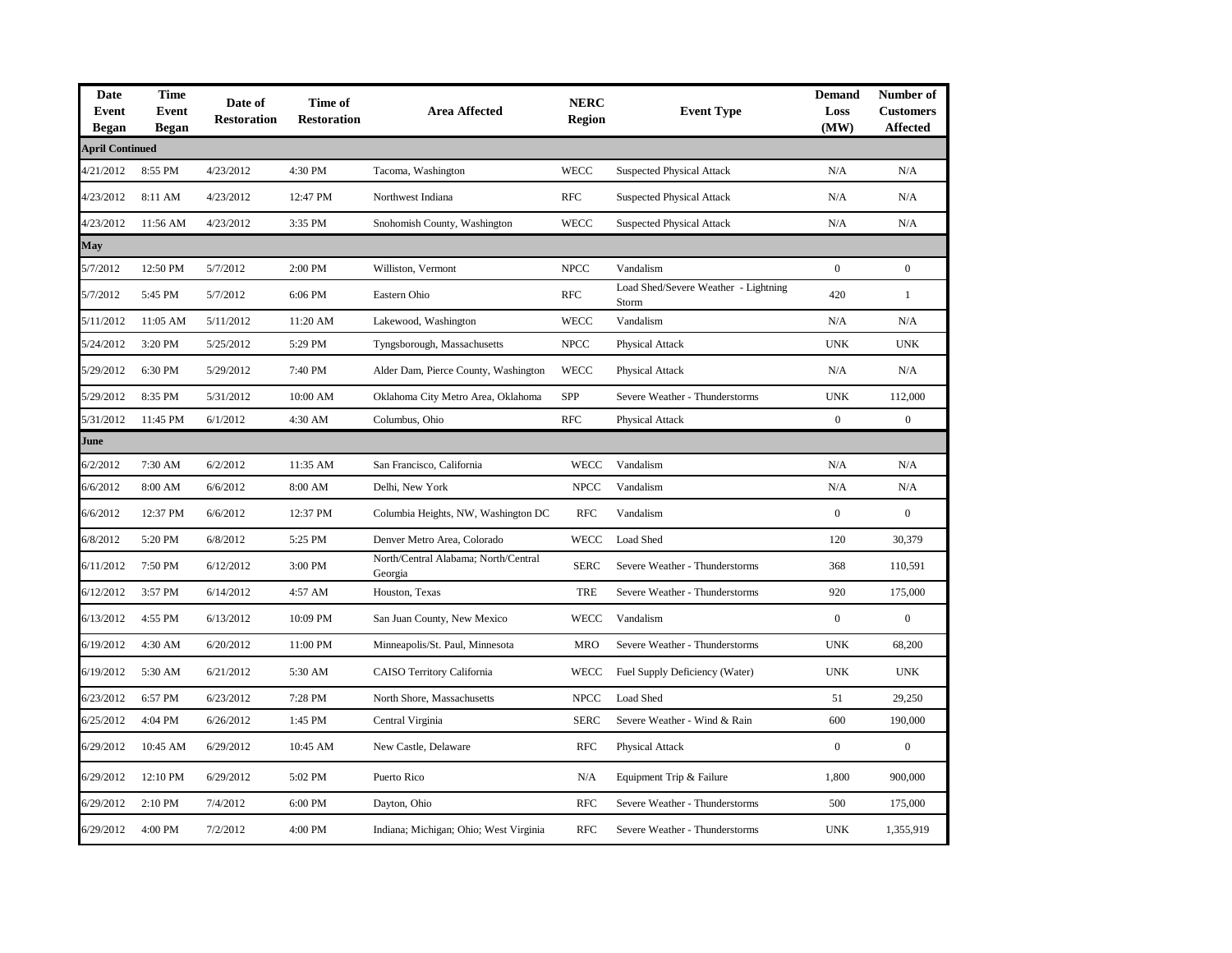| Date<br>Event<br>Began | <b>Time</b><br>Event<br><b>Began</b> | Date of<br><b>Restoration</b> | Time of<br><b>Restoration</b> | <b>Area Affected</b>                                                      | <b>NERC</b><br><b>Region</b> | <b>Event Type</b>                         | <b>Demand</b><br>Loss<br>(MW) | Number of<br><b>Customers</b><br><b>Affected</b> |
|------------------------|--------------------------------------|-------------------------------|-------------------------------|---------------------------------------------------------------------------|------------------------------|-------------------------------------------|-------------------------------|--------------------------------------------------|
| <b>June Continued</b>  |                                      |                               |                               |                                                                           |                              |                                           |                               |                                                  |
| 6/29/2012              | 4:00 PM                              | 6/29/2012                     | 9:00 PM                       | Eastern, Arkansas                                                         | <b>SERC</b>                  | Public Appeal to Reduce Electricity Usage | 45                            | 7,935                                            |
| 6/29/2012              | 5:15 PM                              | 7/2/2012                      | 11:59 PM                      | Eastern Indiana; Northern Kentucky;<br>Greater Cincinnati area Ohio       | <b>RFC</b>                   | Severe Weather - Thunderstorms            | 2,946                         | 4,645,572                                        |
| 6/29/2012              | 6:24 PM                              | 7/6/2012                      | 10:00 AM                      | West Virginia                                                             | <b>RFC</b>                   | Severe Weather - Thunderstorms            | 700                           | 265,000                                          |
| 6/29/2012              | 7:00 PM                              | 7/7/2012                      | 7:43 PM                       | Maryland; West Virginia                                                   | <b>RFC</b>                   | Severe Weather - Thunderstorms            | <b>UNK</b>                    | 145,000                                          |
| 6/29/2012              | 10:15 PM                             | 7/5/2012                      | 12:52 PM                      | Montgomery and Prince Georges<br>Counties, Maryland; District of Columbia | <b>RFC</b>                   | Severe Weather - Thunderstorms            | 3,000                         | 425,000                                          |
| 6/29/2012              | 10:29 PM                             | 7/4/2012                      | 3:36 PM                       | Virginia                                                                  | <b>SERC</b>                  | Severe Weather - Thunderstorms            | 5,000                         | 880,000                                          |
| 6/29/2012              | 10:43 PM                             | 7/5/2012                      | 11:50 AM                      | Greater Baltimore area, Maryland                                          | <b>RFC</b>                   | Severe Weather - Thunderstorms            | 1,465                         | 600,000                                          |
| 6/29/2012              | 11:30 PM                             | 6/30/2012                     | 2:00 AM                       | Northeast Illinois                                                        | <b>RFC</b>                   | Severe Weather - Thunderstorms            | <b>UNK</b>                    | 109,000                                          |
| 6/30/2012              | 1:00 AM                              | 7/3/2012                      | 1:00 AM                       | Delaware; Maryland                                                        | <b>RFC</b>                   | Severe Weather - Thunderstorms            | $\boldsymbol{0}$              | 86,390                                           |
| 6/30/2012              | 1:15 AM                              | 7/7/2012                      | 5:33 PM                       | Atlantic City Electric Service Territory<br>New Jersey                    | <b>RFC</b>                   | Severe Weather - Thunderstorms            | <b>UNK</b>                    | 205,000                                          |
| 6/30/2012              | 3:00 PM                              | 7/2/2012                      | 12:00 PM                      | Northeast Tennessee                                                       | <b>SERC</b>                  | Public Appeal to Reduce Electricity Usage | <b>UNK</b>                    | <b>UNK</b>                                       |
| 6/30/2012              | 10:30 PM                             | 7/2/2012                      | 8:11 AM                       | Calvert, Charles, St. Mary's, Prince<br>Georges Counties Maryland         | <b>RFC</b>                   | Severe Weather - Thunderstorms            | 354                           | 60,000                                           |
| July                   |                                      |                               |                               |                                                                           |                              |                                           |                               |                                                  |
| 7/1/2012               | 1:00 PM                              | 7/3/2012                      | 3:00 PM                       | <b>Illinois</b>                                                           | <b>RFC</b>                   | Severe Weather - Thunderstorms            | Unknown                       | 320,000                                          |
| 7/1/2012               | 4:47 PM                              | 7/1/2012                      | 11:00 PM                      | Tarboro, North Carolina                                                   | <b>SERC</b>                  | <b>Operational Failure; Storm Damage</b>  | 48                            | 6,100                                            |
| 7/1/2012               | 5:45 PM                              | 7/1/2012                      | 10:15 PM                      | Northern, Central and Eastern North<br>Carolina                           | <b>SERC</b>                  | Severe Weather                            | Unknown                       | 69,106                                           |
| 7/5/2012               | 12:00 AM                             | 7/6/2012                      | 8:30 PM                       | Lower Peninsula Michigan                                                  | <b>RFC</b>                   | Severe Weather - Thunderstorms            | Unknown                       | 111,000                                          |
| 7/5/2012               | 7:00 PM                              | 7/6/2012                      | 4:00 PM                       | Northeast Tennessee                                                       | <b>SERC</b>                  | Severe Weather - Wind & Storms            | N/A                           | 50,001                                           |
| 7/6/2012               | 3:05 PM                              | 7/6/2012                      | 3:06 PM                       | Tacoma, Washington                                                        | <b>WECC</b>                  | Vandalism                                 | N/A                           | N/A                                              |
| 7/7/2012               | 4:00 AM                              | 7/10/2012                     | 4:00 AM                       | CAISO California                                                          | <b>WECC</b>                  | Fuel Supply Deficiency (Water)            | Unknown                       | $\boldsymbol{0}$                                 |
| 7/7/2012               | 6:06 AM                              | 7/9/2012                      | 11:00 PM                      | Lower Valley, Central, Susquehanna<br>Regions Pennsylvania                | <b>RFC</b>                   | Severe Weather - Thunderstorms            | N/A                           | 64,500                                           |
| 7/7/2012               | 6:00 PM                              | 7/9/2012                      | 7:01 PM                       | Central and Northern New Jersey                                           | <b>RFC</b>                   | Severe Weather - Thunderstorms            | N/A                           | 95,400                                           |
| 7/9/2012               | 12:15 PM                             | 7/9/2012                      | 4:14 PM                       | Alberta, Canada                                                           | <b>WECC</b>                  | <b>Energy Deficiency Alert</b>            | 9896                          | Unknown                                          |
| 7/16/2012              | 11:27 AM                             | 7/16/2012                     | 12:29 PM                      | Little Rock, Arkansas                                                     | SPP                          | Public Appeal to Reduce Energy Usage      | N/A                           | N/A                                              |
| 7/18/2012              | 2:16 PM                              | 7/19/2012                     | 11:58 PM                      | Southeast Ohio, Northern Kentucky,<br>Southern Indiana                    | <b>RFC</b>                   | Severe Weather - Thunderstorms            | 480                           | 103,000                                          |
| 7/18/2012              | 4:20 PM                              | 7/18/2012                     | 7:05 PM                       | Eastern Ohio                                                              | <b>RFC</b>                   | Severe Weather - Thunderstorms            | Unknown                       | 67,000                                           |
| 7/18/2012              | 11:00 PM                             | 7/19/2012                     | 6:00 AM                       | Northern Illinois                                                         | <b>RFC</b>                   | Severe Weather - Thunderstorms            | Unknown                       | 181,000                                          |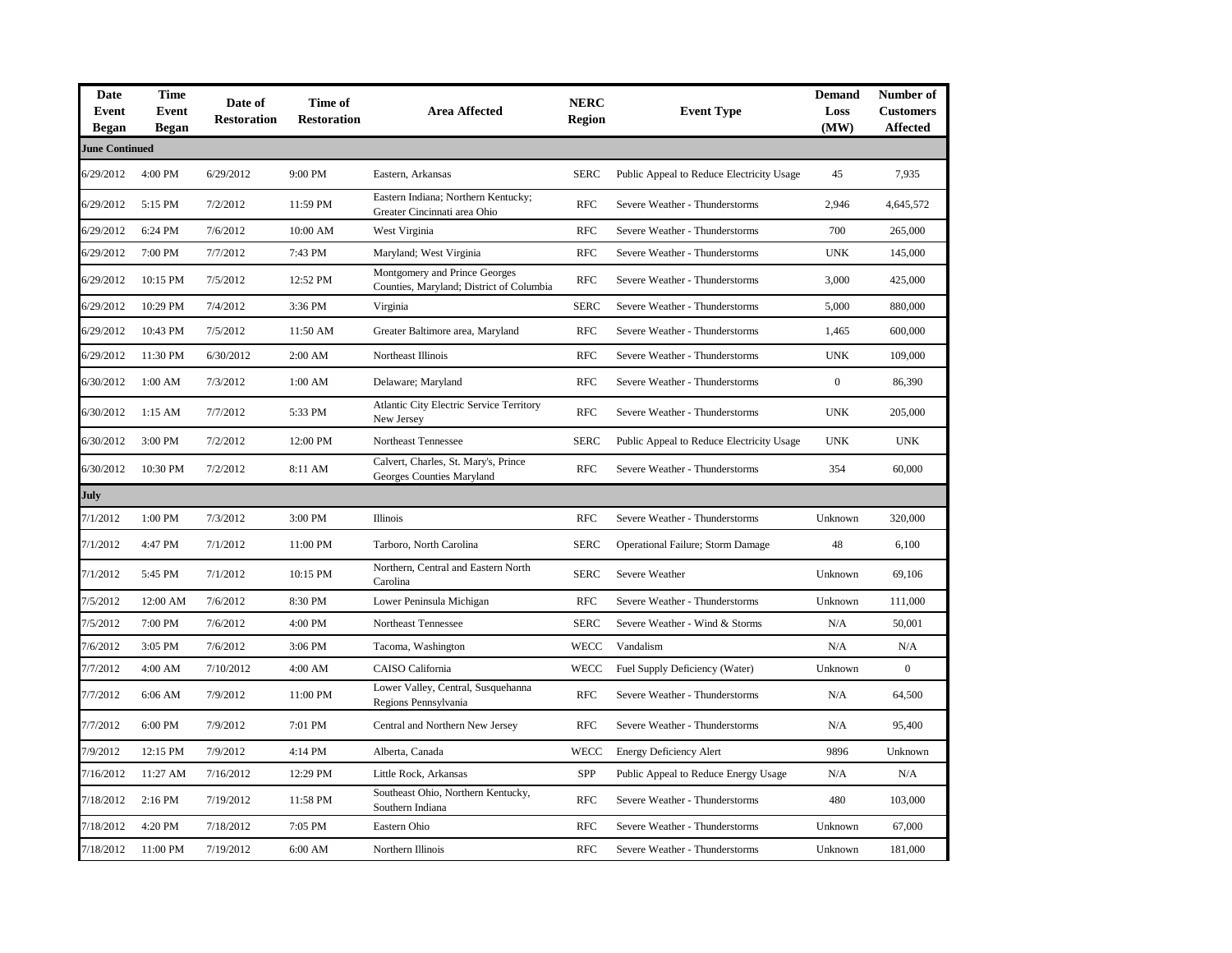| Date<br>Event<br><b>Began</b> | <b>Time</b><br>Event<br><b>Began</b> | Date of<br><b>Restoration</b> | Time of<br><b>Restoration</b> | <b>Area Affected</b>                            | <b>NERC</b><br><b>Region</b> | <b>Event Type</b>                               | <b>Demand</b><br>Loss<br>(MW) | Number of<br><b>Customers</b><br><b>Affected</b> |
|-------------------------------|--------------------------------------|-------------------------------|-------------------------------|-------------------------------------------------|------------------------------|-------------------------------------------------|-------------------------------|--------------------------------------------------|
| <b>July Continued</b>         |                                      |                               |                               |                                                 |                              |                                                 |                               |                                                  |
| 7/19/2012                     | 10:30 AM                             | 7/31/2012                     | 11:00 AM                      | Niagara County, New York                        | <b>NPCC</b>                  | Fuel Supply Deficiency (Coal)                   | 675                           | Unknown                                          |
| 7/19/2012                     | 12:32 PM                             | 7/19/2012                     | 12:33 PM                      | Newark, Delaware                                | <b>RFC</b>                   | Vandalism                                       | N/A                           | N/A                                              |
| 7/21/2012                     | 2:19 AM                              | 7/21/2012                     | 5:20 AM                       | City of Lubbock, Texas                          | <b>SPP</b>                   | Severe Weather; Equipment Failure               | 220                           | 70,000                                           |
| 7/24/2012                     | 7:01 AM                              | 7/24/2012                     | 4:30 PM                       | Northern Indiana                                | <b>RFC</b>                   | Severe Weather - Thunderstorms                  | N/A                           | 82,621                                           |
| 7/24/2012                     | 7:30 AM                              | 7/24/2012                     | 10:00 PM                      | Northern Illinois                               | <b>RFC</b>                   | Severe Weather - Thunderstorms                  | Unknown                       | 330,000                                          |
| 7/26/2012                     | 6:14 PM                              | 7/27/2012                     | 6:14 PM                       | Western Pennsylvania                            | <b>RFC</b>                   | Severe Weather - Thunderstorms                  | N/A                           | 65,112                                           |
| 7/26/2012                     | 6:21 PM                              | 7/28/2012                     | 11:30 PM                      | North/Central Pennsylvania                      | <b>RFC</b>                   | Severe Weather - Thunderstorms                  | N/A                           | 65,000                                           |
| 7/26/2012                     | 6:30 PM                              | 7/27/2012                     | 5:22 PM                       | Eastern Ohio                                    | <b>RFC</b>                   | Severe Weather - Thunderstorms                  | Unknown                       | 57,054                                           |
| 7/27/2012                     | 5:19 PM                              | 7/28/2012                     | 5:19 PM                       | Central Indiana                                 | <b>RFC</b>                   | Severe Weather - Thunderstorms                  | Unknown                       | 52,702                                           |
| August                        |                                      |                               |                               |                                                 |                              |                                                 |                               |                                                  |
| 8/1/2012                      | 12:00 PM                             | 8/1/2012                      | 12:00 PM                      | Oklahoma, Arkansas                              | <b>SPP</b>                   | Public Appeal to Reduce Electricity Usage       | Unknown                       | Unknown                                          |
| 8/4/2012                      | 3:55 AM                              | 8/4/2012                      | 4:21 AM                       | Temblor Substation in McKittrick,<br>California | <b>WECC</b>                  | Electrical System Separation (Islanding)        | 5                             | 127                                              |
| 8/4/2012                      | 4:00 AM                              | 8/4/2012                      | 7:20 AM                       | Northern Indiana                                | <b>RFC</b>                   | Severe Weather - Thunderstorms                  | N/A                           | 61,413                                           |
| 8/4/2012                      | 5:30 PM                              | 8/5/2012                      | 12:10 PM                      | Northeast Illinois                              | <b>RFC</b>                   | Severe Weather - Thunderstorms                  | Unknown                       | 325,000                                          |
| 8/11/2012                     | 12:45 PM                             | 8/11/2012                     | 5:00 PM                       | Tacoma, Washington                              | <b>WECC</b>                  | <b>Suspected Physical Attack</b>                | N/A                           | N/A                                              |
| 8/13/2012                     | 1:15 PM                              | 8/13/2012                     | 1:15 PM                       | Knoxville, Tennessee                            | <b>SERC</b>                  | Vandalism                                       | Unknown                       | Unknown                                          |
| 8/13/2012                     | 3:52 PM                              | 8/13/2012                     | 7:44 PM                       | CFE (Mexico & U.S.)                             | WECC                         | Severe Weather - Dust Storm; Load Shed<br>Event | 655                           | Unknown                                          |
| 8/16/2012                     | 1:13 PM                              | 8/16/2012                     | 1:13 PM                       | Northern Indiana                                | <b>RFC</b>                   | Vandalism                                       | $\overline{0}$                | $\mathbf{0}$                                     |
| 8/19/2012                     | 8:42 AM                              | 8/19/2012                     | 12:08 PM                      | El Paso, Texas                                  | <b>WECC</b>                  | <b>Suspected Physical Attack</b>                | 12                            | 3,314                                            |
| 8/26/2012                     | 10:04 PM                             | 8/27/2012                     | 2:04 AM                       | Florida                                         | <b>FRCC</b>                  | Severe Weather - TS Isaac                       | N/A                           | 440,000                                          |
| 8/28/2012                     | 6:00 AM                              | 9/4/2012                      | 8:00 AM                       | Arkansas, Louisiana, Mississippi                | <b>SERC</b>                  | Severe Weather - Hurricane Isaac                | Unknown                       | 770,000                                          |
| 8/29/2012                     | 6:53 AM                              | 8/30/2012                     | 2:00 PM                       | Louisiana                                       | <b>SERC</b>                  | Severe Weather - Hurricane Isaac                | 150                           | 68,018                                           |
| 8/29/2012                     | 9:00 AM                              | 8/31/2012                     | 12:00 PM                      | Louisiana                                       | <b>SERC</b>                  | Severe Weather - Hurricane Isaac                | 300                           | 50,000                                           |
| 8/29/2012                     | 9:48 AM                              | 8/31/2012                     | 12:55 PM                      | Louisiana                                       | SPP                          | Severe Weather - Hurricane Isaac                | Unknown                       | 95,000                                           |
| September                     |                                      |                               |                               |                                                 |                              |                                                 |                               |                                                  |
| 9/5/2012                      | 10:56 AM                             | 9/5/2012                      | 11:27 AM                      | Alberta, Canada                                 | <b>WECC</b>                  | Electrical System Separation (Islanding)        | $\boldsymbol{0}$              | $\mathbf{0}$                                     |
| 9/6/2012                      | 4:45 AM                              | Ongoing                       | Ongoing                       | Oroville, California                            | <b>WECC</b>                  | Fuel Supply Deficiency (Water)                  | N/A                           | N/A                                              |
| 9/7/2012                      | 9:30 PM                              | 9/8/2012                      | 1:00 AM                       | Arkansas                                        | <b>SERC</b>                  | Severe Weather - Thunderstorms                  | <b>UNK</b>                    | 64,951                                           |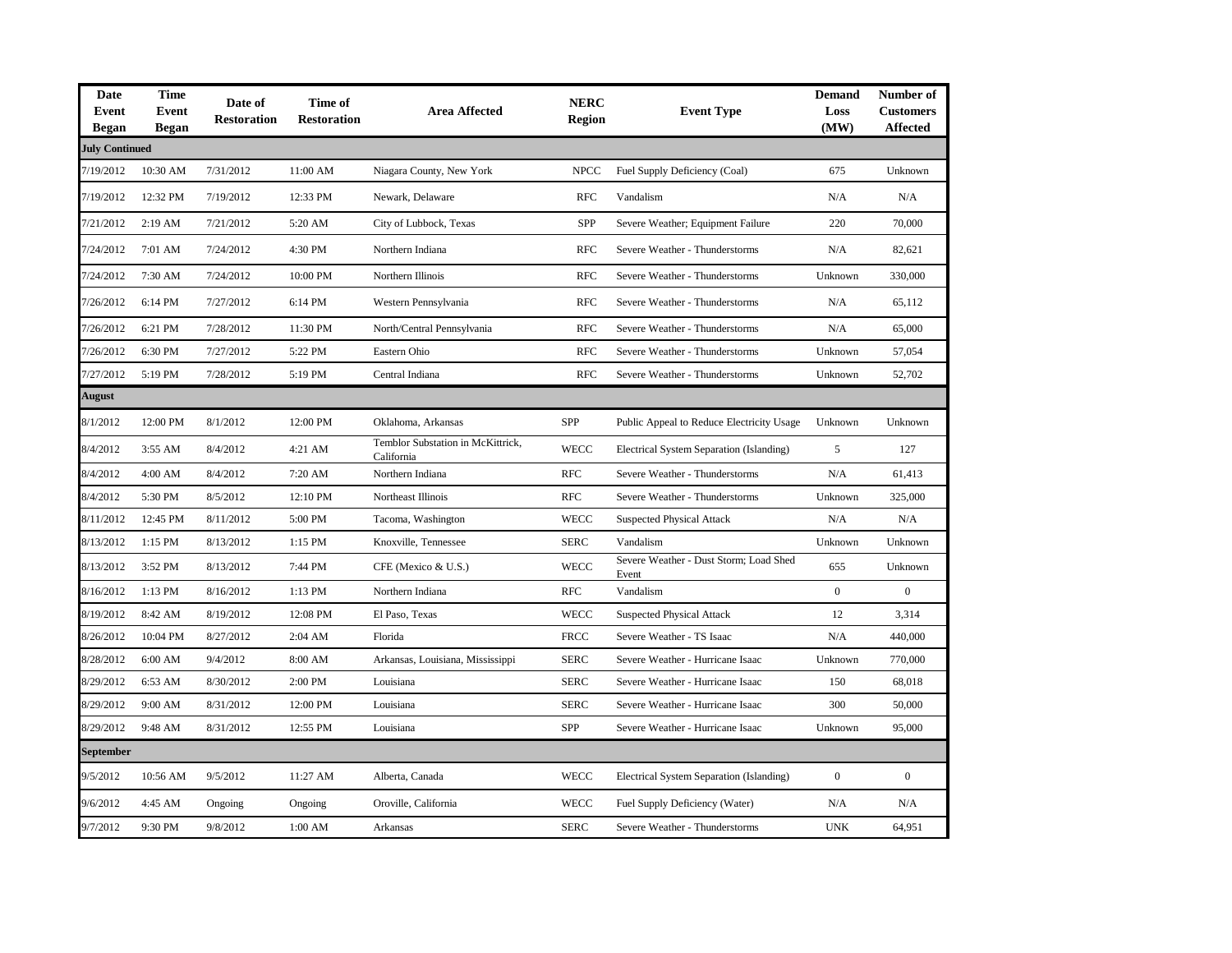| <b>Date</b><br>Event<br><b>Began</b> | <b>Time</b><br>Event<br><b>Began</b> | Date of<br><b>Restoration</b> | Time of<br><b>Restoration</b> | <b>Area Affected</b>                                        | <b>NERC</b><br>Region | <b>Event Type</b>                        | <b>Demand</b><br>Loss<br>(MW) | Number of<br><b>Customers</b><br><b>Affected</b> |
|--------------------------------------|--------------------------------------|-------------------------------|-------------------------------|-------------------------------------------------------------|-----------------------|------------------------------------------|-------------------------------|--------------------------------------------------|
| <b>September Continued</b>           |                                      |                               |                               |                                                             |                       |                                          |                               |                                                  |
| 9/8/2012                             | 3:40 PM                              | 9/8/2012                      | 6:45 PM                       | Prince George's County, Montgomery<br>County Maryland; D.C. | <b>RFC</b>            | Severe Weather - Thunderstorms           | <b>UNK</b>                    | 65,000                                           |
| 9/8/2012                             | 3:53 PM                              | 9/9/2012                      | 7:46 PM                       | Virginia                                                    | <b>SERC</b>           | Severe Weather - Thunderstorms           | 475                           | 119,000                                          |
| 9/11/2012                            | 1:00 PM                              | 9/11/2012                     | 1:58 PM                       | Alberta, Canada                                             | <b>WECC</b>           | Electrical System Separation (Islanding) | $\boldsymbol{0}$              | $\boldsymbol{0}$                                 |
| 9/24/2012                            | 12:00 AM                             | 9/25/2012                     | 12:00 AM                      | Brighton, Maryland                                          | <b>RFC</b>            | <b>Suspected Physical Attack</b>         | $\boldsymbol{0}$              | $\boldsymbol{0}$                                 |
| 9/26/2012                            | 9:16 PM                              | 9/26/2012                     | 10:18 PM                      | Puerto Rico                                                 | N/A                   | <b>Voltage Reduction</b>                 | 600                           | 371.526                                          |
| <b>October</b>                       |                                      |                               |                               |                                                             |                       |                                          |                               |                                                  |
| 10/5/2012                            | 5:30 PM                              | 10/5/2012                     | 5:50 PM                       | Greater Sacramento, California                              | <b>WECC</b>           | <b>Suspected Physical Attack</b>         | N/A                           | N/A                                              |
| 10/9/2012                            | 12:00 AM                             | 10/9/2012                     | 12:01 AM                      | Seat Pleasant, Maryland                                     | <b>RFC</b>            | Vandalsim                                | $\boldsymbol{0}$              | $\mathbf{0}$                                     |
| 10/11/2012                           | 12:00 AM                             | 10/11/2012                    | 12:01 AM                      | Seat Pleasant, Maryland                                     | <b>RFC</b>            | Vandalsim                                | $\mathbf{0}$                  | $\Omega$                                         |
| 10/14/2012                           | 10:36 AM                             | 10/14/2012                    | 10:50 AM                      | Northern California                                         | <b>WECC</b>           | Electrical System Separation (Islanding) | $\mathfrak{Z}$                | 2,035                                            |
| 10/15/2012                           | 2:15 PM                              | 10/15/2012                    | 2:16 PM                       | Southeast Vermont                                           | <b>NPCC</b>           | Vandalism; Theft                         | $\boldsymbol{0}$              | $\mathbf{0}$                                     |
| 10/22/2012                           | 12:00 AM                             | 10/22/2012                    | 12:01 AM                      | Norbeck, Maryland                                           | <b>RFC</b>            | Physical Attack; Vandalism               | $\boldsymbol{0}$              | $\boldsymbol{0}$                                 |
| 10/23/2012                           | 9:10 AM                              | 10/23/2012                    | 9:16 AM                       | Crawfordsville, Indiana                                     | <b>RFC</b>            | <b>Transmission System Interruption</b>  | 49                            | 9,800                                            |
| 10/24/2012                           | 12:00 AM                             | 10/24/2012                    | 12:01 AM                      | Kingswood, Maryland                                         | <b>RFC</b>            | Physical Attack; Vandalism               | $\boldsymbol{0}$              | $\mathbf{0}$                                     |
| 10/24/2012                           | 12:00 AM                             | 10/24/2012                    | 12:01 AM                      | Brighton, Maryland                                          | <b>RFC</b>            | <b>Suspected Physical Attack</b>         | $\boldsymbol{0}$              | $\boldsymbol{0}$                                 |
| 10/24/2012                           | 3:15 PM                              | 10/24/2012                    | 3:16 PM                       | Frankford, Delaware                                         | <b>RFC</b>            | Physical Attack; Vandalism               | $\mathbf{0}$                  | $\overline{0}$                                   |
| 10/25/2012                           | 12:00 AM                             | 10/25/2012                    | 12:01 AM                      | West Lanham, Maryland                                       | <b>RFC</b>            | Physical Attack; Vandalism               | N/A                           | N/A                                              |
| 10/25/2012                           | 2:39 PM                              | 10/25/2012                    | 6:00 PM                       | Pueblo, Colorado                                            | <b>WECC</b>           | Physical Attack; Vandalism               | $\boldsymbol{0}$              | $\mathbf{0}$                                     |
| 10/25/2012                           | 6:51 PM                              | 10/25/2012                    | 7:30 PM                       | Newark, Delaware                                            | <b>RFC</b>            | Physical Attack; Vandalism               | $\boldsymbol{0}$              | $\boldsymbol{0}$                                 |
| 10/29/2012                           | 12:00 AM                             | 11/9/2012                     | 11:59 PM                      | West Virginia                                               | <b>RFC</b>            | Severe Weather - Hurricane Sandy         | $\boldsymbol{0}$              | 208,000                                          |
| 10/29/2012                           | 8:00 AM                              | 11/4/2012                     | 11:00 PM                      | New Jersey                                                  | <b>RFC</b>            | Severe Weather - Hurricane Sandy         | Unknown                       | Unknown                                          |
| 10/29/2012                           | 9:00 AM                              | 10/29/2012                    | 9:01 AM                       | LaGrande, Washington                                        | <b>WECC</b>           | Physical Attack; Vandalism               | $\overline{0}$                | $\mathbf{0}$                                     |
| 10/29/2012                           | 9:00 AM                              | 11/2/2012                     | 6:00 PM                       | Delaware, Maryland                                          | <b>RFC</b>            | Severe Weather - Hurricane Sandy         | Unknown                       | 70,000                                           |
| 10/29/2012                           | 12:00 PM                             | 11/4/2012                     | 11:00 PM                      | New Jersey                                                  | <b>RFC</b>            | Severe Weather - Hurricane Sandy         | Unknown                       | 217,000                                          |
| 10/29/2012                           | 1:00 PM                              | 11/12/2012                    | 2:00 PM                       | Long Island, New York                                       | <b>NPCC</b>           | Severe Weather - Hurricane Sandy         | $\mathbf{0}$                  | 632,816                                          |
| 10/29/2012                           | 2:40 PM                              | 10/30/2012                    | 6:16 PM                       | Boston, Southeast Massachusetts                             | <b>NPCC</b>           | Severe Weather - Hurricane Sandy         | Unknown                       | 50,000                                           |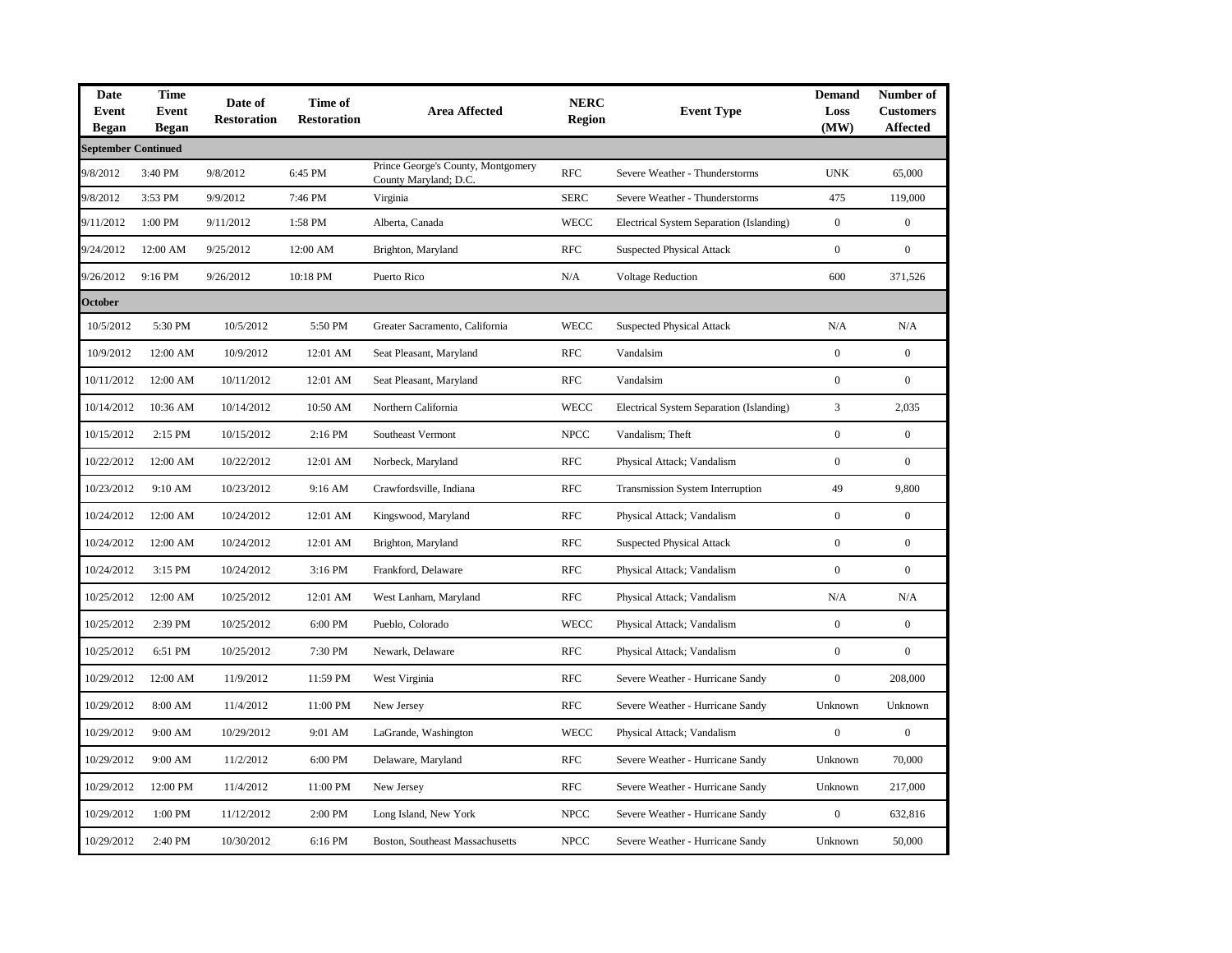| Date<br>Event<br><b>Began</b> | <b>Time</b><br><b>Event</b><br><b>Began</b> | Date of<br><b>Restoration</b> | Time of<br><b>Restoration</b> | <b>Area Affected</b>               | <b>NERC</b><br><b>Region</b> | <b>Event Type</b>                | <b>Demand</b><br>Loss<br>(MW) | Number of<br><b>Customers</b><br><b>Affected</b> |
|-------------------------------|---------------------------------------------|-------------------------------|-------------------------------|------------------------------------|------------------------------|----------------------------------|-------------------------------|--------------------------------------------------|
| <b>October Continued</b>      |                                             |                               |                               |                                    |                              |                                  |                               |                                                  |
| 10/29/2012                    | 2:45 PM                                     | 11/1/2012                     | 1:30 AM                       | <b>Eastern Massachusetts</b>       | <b>NPCC</b>                  | Severe Weather - Hurricane Sandy | Unknown                       | 50,000                                           |
| 10/29/2012                    | 3:00 PM                                     | 10/29/2012                    | 3:01 PM                       | Las Vegas, Nevada                  | <b>WECC</b>                  | <b>Suspected Physical Attack</b> | N/A                           | N/A                                              |
| 10/29/2012                    | 3:15 PM                                     | 11/4/2012                     | 8:00 PM                       | Connecticut, Western Massachusetts | <b>NPCC</b>                  | Severe Weather - Hurricane Sandy | $\overline{0}$                | 649,075                                          |
| 10/29/2012                    | 4:00 PM                                     | 11/7/2012                     | 11:48 PM                      | Eastern Pennsylvania               | <b>RFC</b>                   | Severe Weather - Hurricane Sandy | $\overline{0}$                | 270,000                                          |
| 10/29/2012                    | 4:00 PM                                     | 11/8/2012                     | 5:08 PM                       | Maryland; West Virginia            | <b>RFC</b>                   | Severe Weather - Hurricane Sandy | Unknown                       | 150,000                                          |
| 10/29/2012                    | 4:00 PM                                     | 11/5/2012                     | 11:59 PM                      | Greater Cleveland Ohio             | <b>RFC</b>                   | Severe Weather - Hurricane Sandy | $\overline{0}$                | 346,000                                          |
| 10/29/2012                    | 4:01 PM                                     | 11/8/2012                     | 7:00 PM                       | Greater New York City, New York    | <b>NPCC</b>                  | Severe Weather - Hurricane Sandy | $\boldsymbol{0}$              | 818,000                                          |
| 10/29/2012                    | 4:03 PM                                     | 11/6/2012                     | 12:00 PM                      | New Jersey                         | <b>NPCC</b>                  | Severe Weather - Hurricane Sandy | Unknown                       | 50,000                                           |
| 10/29/2012                    | 4:45 PM                                     | 10/31/2012                    | 11:00 AM                      | New Hampshire                      | <b>NPCC</b>                  | Severe Weather - Hurricane Sandy | N/A                           | 50,000                                           |
| 10/29/2012                    | 5:13 PM                                     | 10/31/2012                    | 11:00 AM                      | Greater Baltimore Maryland         | <b>RFC</b>                   | Severe Weather - Hurricane Sandy | $\boldsymbol{0}$              | 219,000                                          |
| 10/29/2012                    | 5:30 PM                                     | 11/6/2012                     | 12:00 AM                      | Greater Philadelphia Pennsylvania  | RFC                          | Severe Weather - Hurricane Sandy | Unknown                       | 850,000                                          |
| 10/29/2012                    | 6:11 PM                                     | 11/4/2012                     | 10:50 PM                      | Central Pennsylvania               | <b>RFC</b>                   | Severe Weather - Hurricane Sandy | Unknown                       | 400,000                                          |
| 10/29/2012                    | 6:12 PM                                     | 10/30/2012                    | 7:35 PM                       | Virginia                           | RFC                          | Severe Weather - Hurricane Sandy | 520                           | 156,000                                          |
| 10/29/2012                    | 6:46 PM                                     | 11/3/2012                     | 10:45 AM                      | Southeast New York; New Jersey     | NPCC;<br><b>RFC</b>          | Severe Weather - Hurricane Sandy | Unknown                       | 200,000                                          |
| 10/29/2012                    | 6:48 PM                                     | 11/4/2012                     | 11:36 AM                      | New York                           | NP                           | Severe Weather - Hurricane Sandy | Unknown                       | 371,000                                          |
| 10/29/2012                    | 7:00 PM                                     | 11/2/2012                     | 5:00 AM                       | Indiana; Kentucky; Michigan; Ohio  | RFC;<br><b>SERC</b>          | Severe Weather - Nor'easter      | Unknown                       | 173,273                                          |
| 10/29/2012                    | 7:15 PM                                     | 10/30/2012                    | 3:02 PM                       | Southeast and Seacoast Maine       | <b>NPCC</b>                  | Severe Weather - Hurricane Sandy | Unknown                       | 50,000                                           |
| 10/30/2012                    | 12:00 AM                                    | 10/30/2012                    | 12:02 AM                      | Hyattsville, Maryland              | <b>RFC</b>                   | Physical Attack; Vandalism       | $\overline{0}$                | $\overline{0}$                                   |
| 10/30/2012                    | 2:00 AM                                     | 11/1/2012                     | 10:00 PM                      | Greater Detroit Michigan           | <b>RFC</b>                   | Severe Weather - Nor'easter      | Unknown                       | 133,777                                          |
| 10/30/2012                    | 1:20 PM                                     | 10/30/2012                    | 1:25 PM                       | Fitzwilliam, New Hampshire         | <b>NPCC</b>                  | Vandalism                        | $\boldsymbol{0}$              | $\boldsymbol{0}$                                 |
| 10/30/2012                    | 3:00 PM                                     | 10/30/2012                    | 3:01 PM                       | Pueblo, Colorado                   | <b>WECC</b>                  | Physical Attack; Vandalism       | Unknown                       | Unknown                                          |
| November                      |                                             |                               |                               |                                    |                              |                                  |                               |                                                  |
| 11/2/2012                     | 9:30 AM                                     | 11/2/2012                     | 12:10 PM                      | Concord, Vermont                   | <b>NPCC</b>                  | Physical Attack; Vandalism       | $\boldsymbol{0}$              | $\boldsymbol{0}$                                 |
| 11/7/2012                     | 2:21 PM                                     | 11/7/2012                     | 2:48 PM                       | New Hampshire                      | <b>NPCC</b>                  | Physical Attack; Vandalism       | $\overline{0}$                | $\overline{0}$                                   |
| 11/8/2012                     | 9:34 AM                                     | 11/8/2012                     | 9:35 AM                       | Bishopville, Maryland              | <b>RFC</b>                   | Physical Attack; Vandalism       | $\overline{0}$                | $\mathbf 0$                                      |
| 11/15/2012                    | 5:38 AM                                     | 11/15/2012                    | 5:39 AM                       | Southeast Massachusetts            | <b>NPCC</b>                  | Physical Attack; Vandalism       | $\boldsymbol{0}$              | $\boldsymbol{0}$                                 |